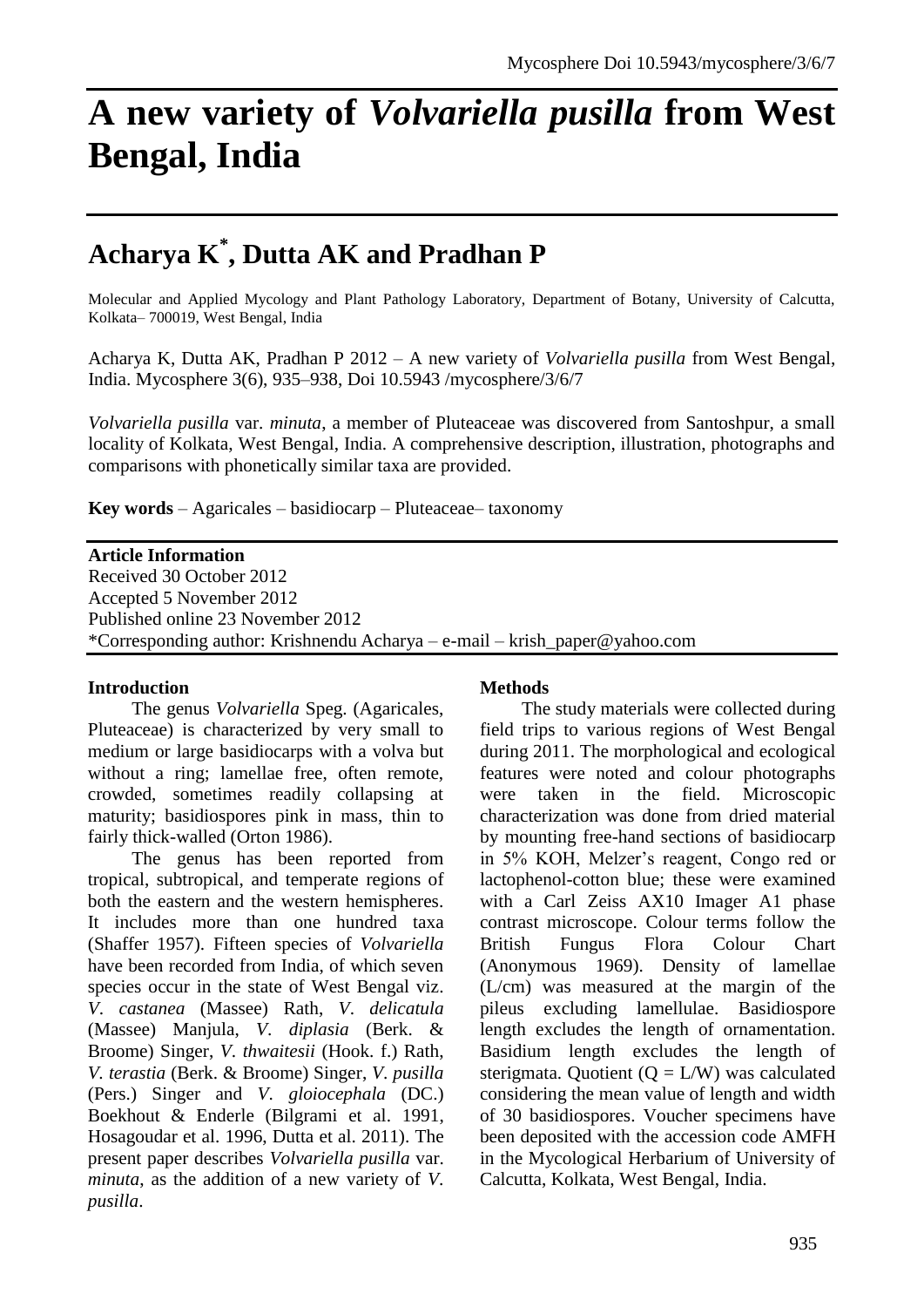|                      | <b>Characters</b> | V. pellucida                           | V. pusilla                                         | V. pusilla var. minuta                                                                               |
|----------------------|-------------------|----------------------------------------|----------------------------------------------------|------------------------------------------------------------------------------------------------------|
| Pileus<br>Lamellae   | <b>Size</b>       | $5 - 15$ mm                            | $5 - 30$ mm                                        | $2-6$ mm                                                                                             |
|                      | Shape             | oval to plane                          | campanulate-convex<br>to<br>nearly plane, umbonate | cuspidate                                                                                            |
|                      | Surface<br>colour | dull white<br>white to finally dull    | white, with grey<br>white to finally salmon        | creamy salmon<br>white<br>salmon<br>finally<br>to                                                    |
|                      | Colour            | pinkish                                | pink                                               | coloured                                                                                             |
| <b>Stipe</b>         | Length            | $2-3$ cm $\times$ 1 mm                 | $3.3$ cm $\times$ 1–5 mm                           | $4-11 \times 0.6-1$ mm                                                                               |
|                      | Shape             | slightly<br>enlarged<br>based or equal | equal                                              | tapered towards apex                                                                                 |
|                      | Surface           | glabrous                               | minutely pubescent to<br>innately fibrillose       | smooth                                                                                               |
| Volva                | Colour            | watery grey to white                   | white                                              | shiny white                                                                                          |
|                      | Shape             | $2-3$ lobed                            | cupulate                                           | bilobed                                                                                              |
|                      | Colour            | vinaceous buff to<br>avellaneous       | white                                              | whitish                                                                                              |
|                      | Size              | $6.5 - 8.2 \times 5.1 - 6 \mu m$       | $5.5 - 7.9 \times 4.3 - 6.3 \mu m$                 | $5.9 - 7.9 \times 4.1 - 5.7 \mu m$                                                                   |
| <b>Basidiospores</b> | Shape             | ovoid to ellipsoid                     | ovoid to ellipsoid                                 | subglobose to ellipsoidal                                                                            |
|                      | Guttule           | $0-1$ guttute                          | absent                                             | single guttule                                                                                       |
| Pleurocystidia       | Shape             | fusoid-ventricose                      | clavate-elongate, fusoid-<br>ventricose to ovoid   | cylindrical to clavate                                                                               |
| Habitat              |                   | scattered on soil                      | in shade upon humus soil<br>among grasses          | saprophytic<br>soil<br>upon<br>and<br>organic mass of decomposing<br>exposed root of Ficus religiosa |

**Table 1** Comparison of *Volvariella pusilla* var. *minuta*, *V. pellucida* and *V. pusilla*.

# **Results**

### **Taxonomy**

*Volvariella pusilla* var. *minuta* K. Acharya, A.K. Dutta & P. Pradhan **var. nov.** Figs 1–2 MycoBank MB801985

Etymology – 'minuta' = minute or very small; referring to the very small size of the basidiomes.

*Basidiocarp* pileate, lamellate, stipitate (Fig. 2a). *Pileus* 2–6 mm diam., cuspidate when old, surface glabrous, shiny, dry, creamy salmon at maturity, colour spots absent, margin smooth to striate, creamy salmon, context 0.5 mm, white. *Lamellae* free, 1 mm broad, spacing of 0.7–0.8 mm, regular, lamellulae absent, salmon coloured, edge concolorous. *Stipe* 4–11 mm long, 0.6 mm thick at the apex, slightly enlarged downward, central, hollow, fleshy/cartilaginous, slightly curved, dry, surface smooth, shiny white, context white, exannulate, volvate. *Volva* bilobed, whitish. *Odor* and *taste* not distinctive.

*Basidiospores* (5.9–)6.9–7.1(–7.9)  $\times$  $(4.1-)4.7-5.5(-5.7)$  um  $[Xm=7.1\pm0.4$  × 4.9 $\pm$ 0.4 µm, Q=1.2–1.6, Qm=1.4, n=30 spores,  $s=2$  specimen] (Fig. 1), subglobose to ellipsoidal, smooth, hyaline to pale ochraceous salmon, apiculus and single guttule visible, germ pore absent (Fig. 2c). *Basidia* 16.8–18.5  $\times$  8–9 µm, clavate, 4-spored; sterigmata 3.9 µm long, straight (Fig. 2b). *Lamella*-*edge* sterile. *Pleurocystidia* common,  $26.9-28.5 \times 6.7-7.4$ µm, cylindrical to clavate, hyaline (Fig. 2d). *Cheilocystidia* 26.8–27.9 × 10–10.5 µm, clavate with narrow apex, rare, pale ochraceous. *Lamellar trama* regular, hyphae 6.7–8.4 µm diam., septate, apices of some hyphae filled with dense granular content. *Pileipellis* composed of hyaline,  $10 \times 6.7 \mu m$ diam., subglobose to clavate hyphae. *Pileal context* composed of branched septate hyaline hyphae, 5–8.4 µm broad. *Stipitipellis* composed of hyaline hyphae, with partially oblique septa, 7.9–11.8 µm diam. *Stipe context* composed of septate, hyaline hyphae, 3.9–11.8 µm broad. *Clamp-connections* absent. *Oleiferous hyphae* absent.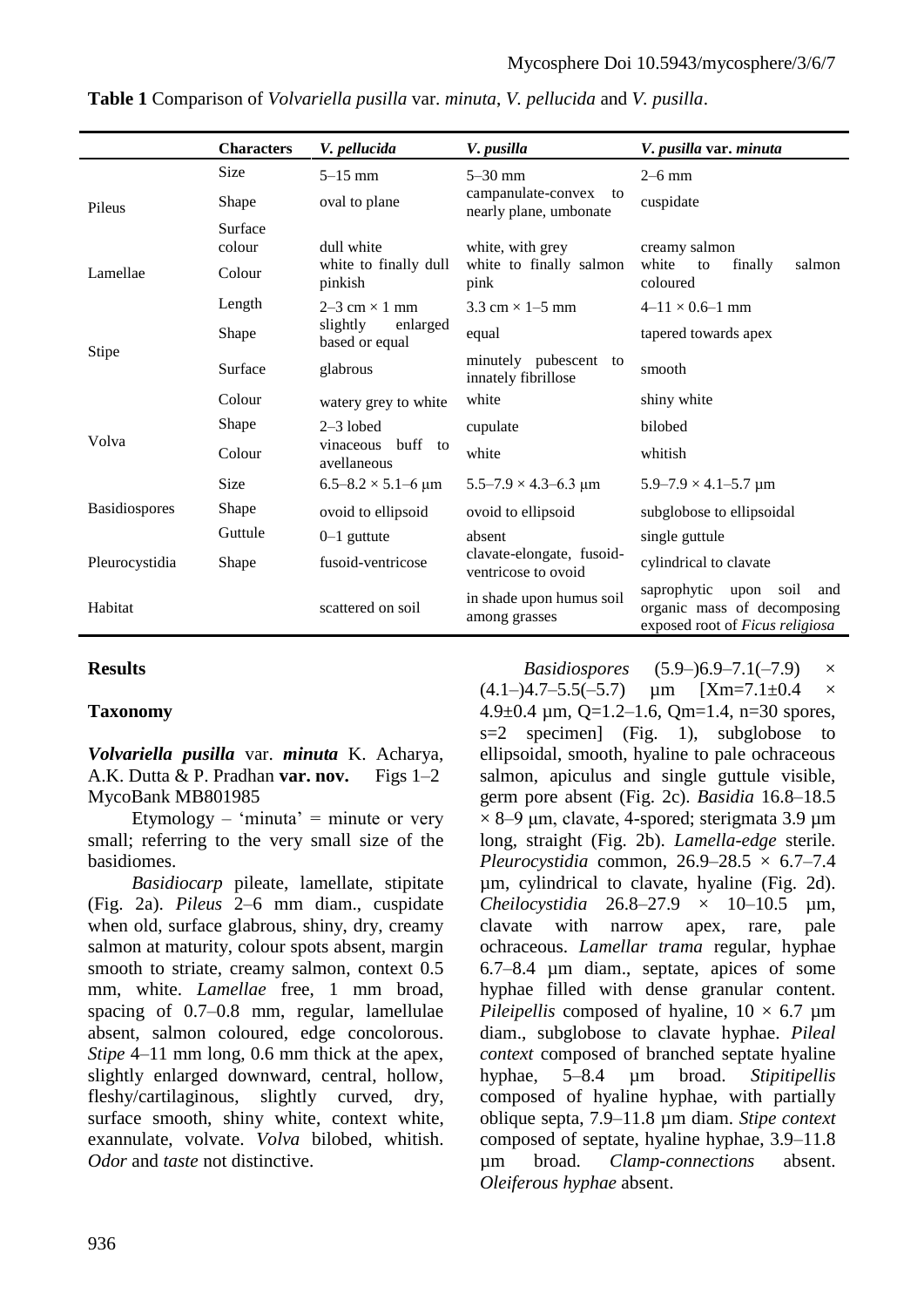

**Fig. 1** – *Volvariella pusilla* var. *minuta*. Q values of basidiospores (mean 1.4±0.098).



**Fig. 2** – *Volvariella pusilla* var. *minuta*. **a** Basidiocarp. – Bar = 5 mm. **b** Basidium. – Bar = 10 µm. **c** Basidiospores. – Bar = 5 µm. **d** Pleurocystidia. – Bar = 5 µm.